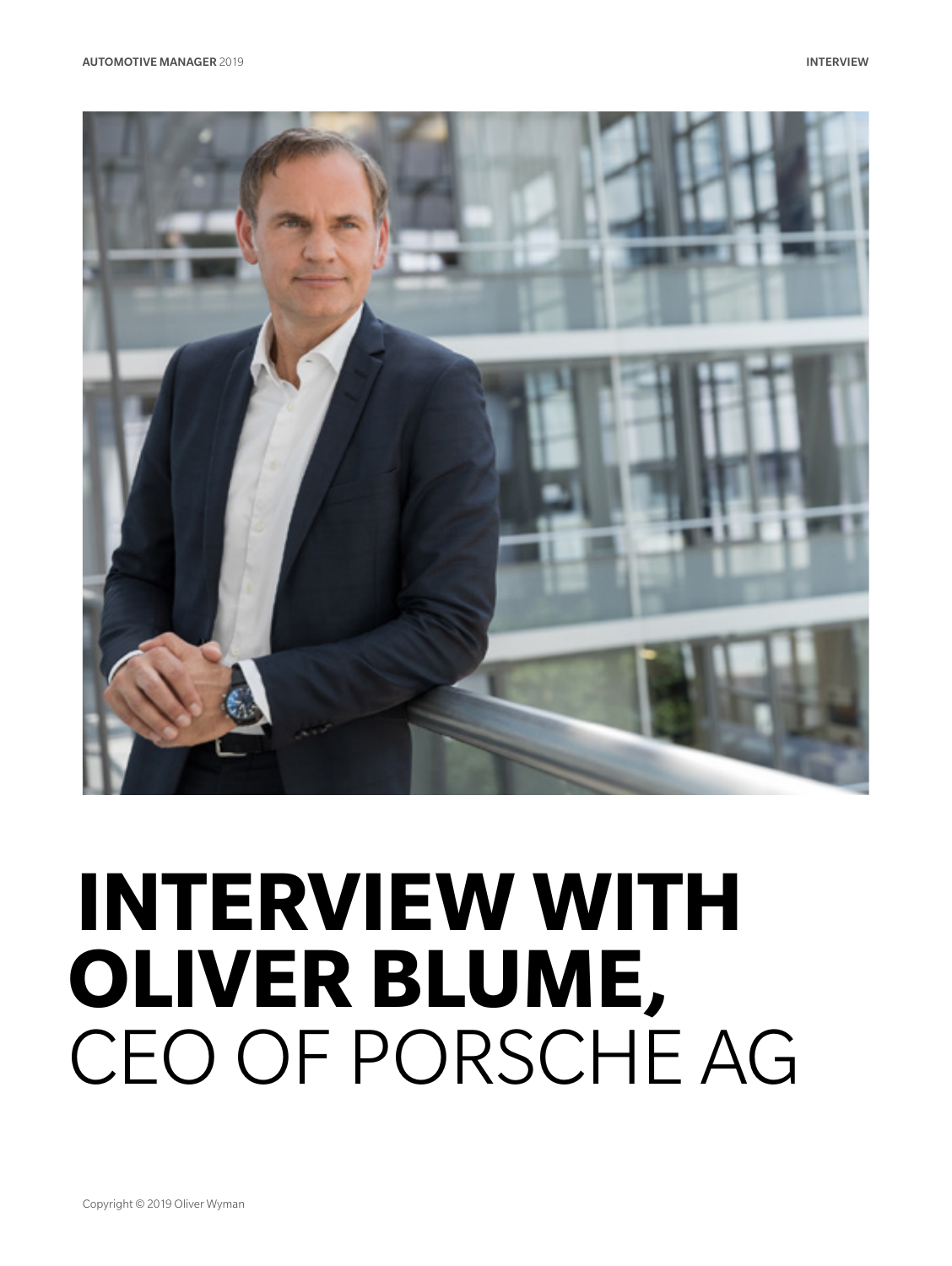OLIVER BLUME (51) is Chairman of the Executive Board at Porsche AG. Following his studies in Mechanical Engineering at the Technical University of Braunschweig, Blume began his professional career at Audi AG. After various roles in the production department, Blume moved to SEAT in 2004. In 2009, he became head of production planning for the Volkswagen brand. Four years later he was appointed as Member of the Executive Board for Production and Logistics at Porsche AG, and became Chairman of the Executive Board in 2015. Since 2018, Blume has been a Member of the Executive Board of the Volkswagen Group and in this role is responsible for Group Production. Blume also heads up the "Sport/Luxury" VW brand group, which includes Porsche, Bentley and Bugatti.

#### **1. The driving experience is a huge part of the Porsche brand's success. What do you think will be the impact on Porsche when it comes to autonomous driving?**

A Porsche is defined above all by the exclusive, sporty driving experience. That is why the driver always wants to be the one actually doing the driving. In everyday traffic, however, there are situations when even a Porsche driver will gladly avail of autonomous driving modules, for example in traffic jams or stop-and-go traffic. Not to mention the convenience of getting out right in front of the restaurant and having the car look after finding a parking space. This is very much in line with the exclusivity of our brand. In addition, we are working on innovative concepts that put a Porsche spin on autonomous driving. Here, we are thinking about a Mark Webber app, for example. This guides the driver around the track on the perfect racing line – as a virtual instructor.

## **2. In the context of emission regulations, how do you manage the transformation to electric vehicles? And how does electrification align with the sportive DNA of Porsche?**

Electromobility and Porsche go together perfectly. In combination with high-performance batteries, the electric drive offers outstanding performance values. Porsche is also very emphatic in its commitment to the ambitious climate targets. This is another reason why electromobility is essential. Porsche started electrifying the powertrain already years ago. For example, Porsche was the first manufacturer to offer models with plug-in hybrid drive in three premium segments simultaneously. Now, more than 60% of Panamera customers in Europe choose the hybrid variant. Electrification has therefore been very well received. That is why we plan to invest six billion euros in electromobility by 2022 and will be launching our first purely electrically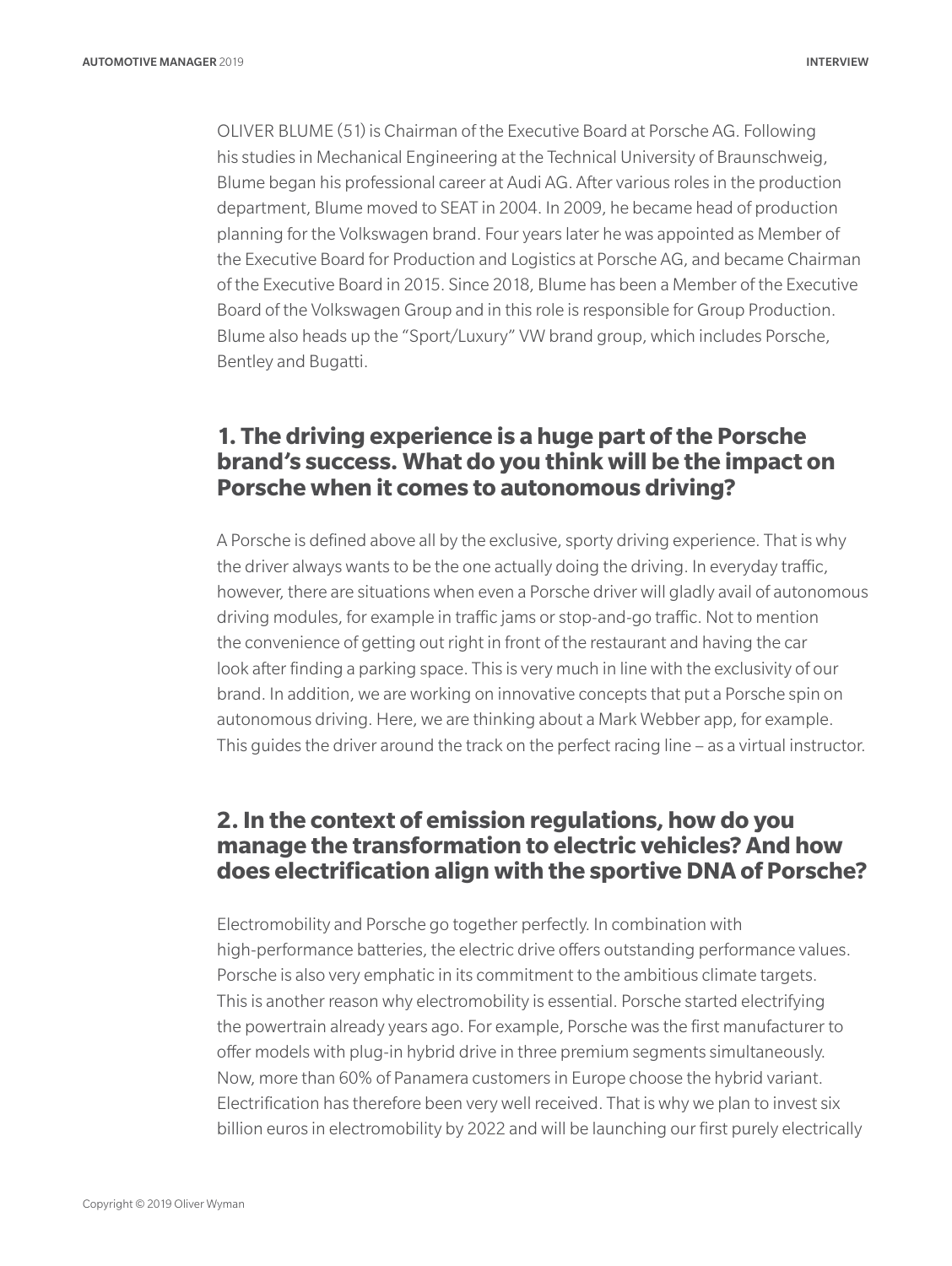powered sports car, the Taycan, later this year. Even though no customers have been able to drive it yet, demand for this model is already so high that we have increased our initially planned production capacities.

### **3. Porsche's corporate culture: You make premium cars but still value the spirit of a family company. How do you secure this spirit for the future?**

Porsche is known for its special corporate culture. It has played a significant role in our brand's success story. That is why it is so important to us to carry this culture into the future. As part of the Porsche Strategy 2025, we have developed a clear cultural mission statement. It is anchored in four key values: pioneering spirit, sportiness, a sense of family and something we call "Herzblut" – our passion aligned with the needs of our customers. The focus here is on people. We want this to be our guiding principle in the future as well.

## **4. What means innovation for Porsche in the next couple of years?**

Innovation has always been part of the brand core of Porsche. A central pillar of our strategy is strengthening this further. That means having a very systematic and structured approach. We are concentrating on fields where Porsche is particularly strong and will also lead the competition in the future, such as design, drive systems, vehicle dynamics and vehicle architecture. At the same time we are developing new business fields and focusing more and more on cooperations, especially in the digital segment.